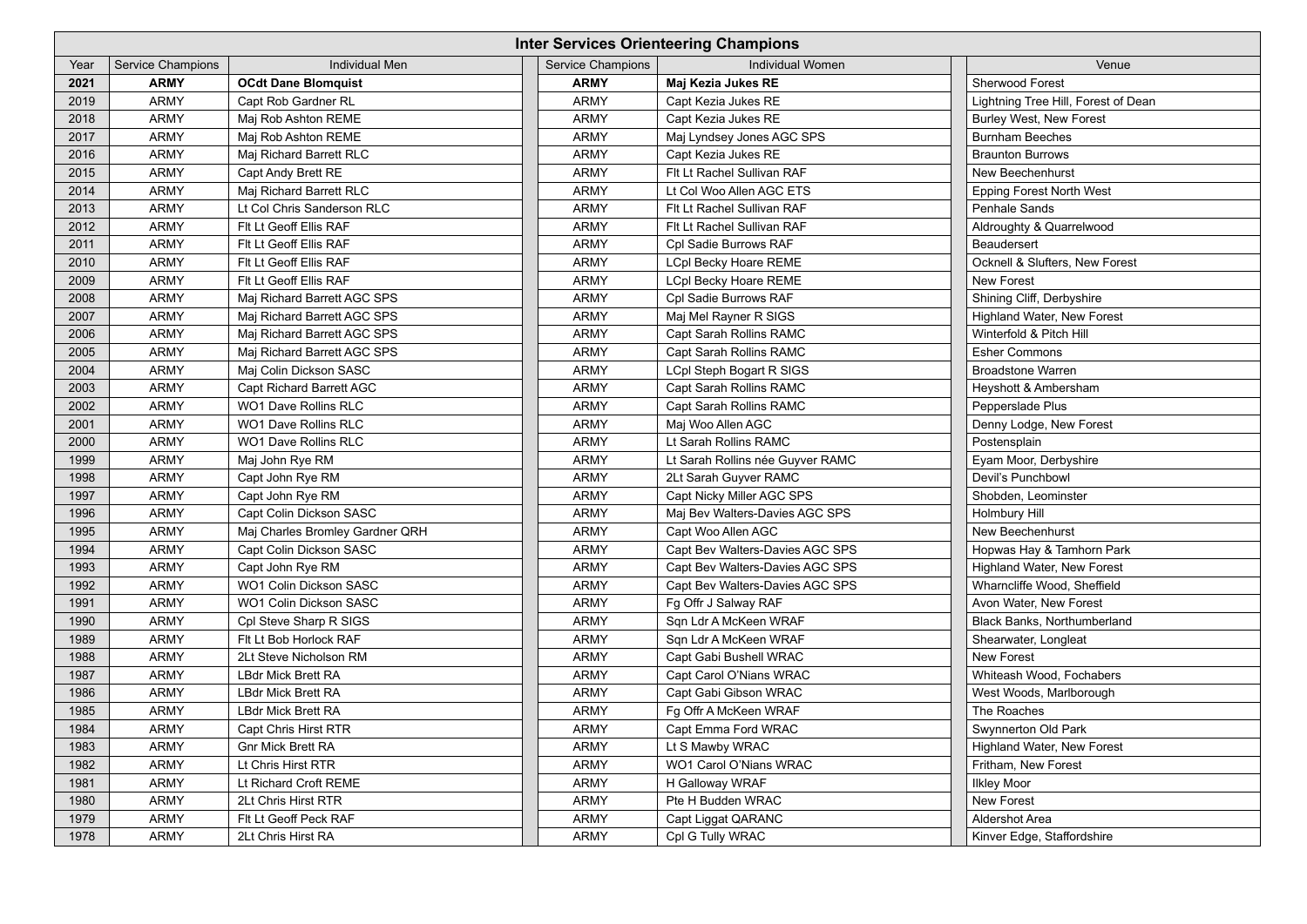|      | <b>Army Orienteering Association - Inter Corps Champions</b> |                                 |                                       |                                                                 |                                                  |             |  |  |  |
|------|--------------------------------------------------------------|---------------------------------|---------------------------------------|-----------------------------------------------------------------|--------------------------------------------------|-------------|--|--|--|
| Year | <b>Men-Corps Champions</b>                                   | <b>Women - Corps Champions</b>  | <b>Men's Short /Small Corps*</b>      | Under 25 / U21*                                                 | <b>Venue</b>                                     | <b>Host</b> |  |  |  |
| 2021 | <b>Royal Engineers</b>                                       | <b>Royal Signals</b>            | <b>Royal Engineers</b>                | <b>Royal Signals</b>                                            | Tweseldown & Long Valley North                   | <b>RA</b>   |  |  |  |
| 2019 | <b>Royal Logistic Corps</b>                                  | <b>Adjutant General's Corps</b> | <b>Army Medical Services</b>          | <b>Royal Signals</b>                                            | Caerwent Trg Area & Cannop Ponds, Forest of Dean | <b>RLC</b>  |  |  |  |
| 2018 | <b>Royal Engineers</b>                                       | <b>Royal Engineers</b>          | Royal Logistic Corps                  | <b>Royal Engineers</b>                                          | Puttenham Common & Devil's Punchbowl, Surrey     | <b>REME</b> |  |  |  |
| 2017 | <b>Royal Logistic Corps</b>                                  | <b>Royal Signals</b>            | <b>Royal Artillery</b>                | <b>Army Medical Services</b>                                    | Penn Woods, High Wycombe                         |             |  |  |  |
| 2016 | <b>Royal Logistic Corps</b>                                  | <b>Royal Signals</b>            | <b>Royal Signals</b>                  | <b>Royal Signals</b>                                            | Ramscombe, Quantock Hills                        | <b>RA</b>   |  |  |  |
| 2015 | <b>Royal Engineers</b>                                       | <b>Adjutant General's Corps</b> | <b>Royal Engineers</b>                | <b>Royal Logistic Corps</b>                                     | Holmbury & Winterfold, Surrey                    |             |  |  |  |
| 2014 | <b>Royal Signals</b>                                         | <b>Adjutant General's Corps</b> | <b>Adjutant General's Corps</b>       | <b>Royal Electrical Mechanical Engineers</b>                    | Pamber Heath & Silchester                        |             |  |  |  |
| 2013 | <b>Royal Artillery</b>                                       | <b>Adjutant General's Corps</b> | <b>Adjutant General's Corps</b>       | <b>Royal Engineers</b>                                          | Nescliffe Camp & Leek Trg Area                   |             |  |  |  |
| 2012 | <b>Royal Signals</b>                                         | <b>Royal Signals</b>            | <b>Royal Signals</b>                  | <b>Royal Signals</b>                                            | <b>Highland Water &amp; Lucas Castle</b>         | Infantry    |  |  |  |
| 2011 | <b>Royal Signals</b>                                         | <b>Royal Signals</b>            | <b>Royal Engineers</b>                | <b>Royal Artillery</b>                                          | Ash Ranges & Mytchett                            |             |  |  |  |
| 2010 | Infantry                                                     | <b>Royal Engineers</b>          | Royal Army Physical Training Corps    | Infantry                                                        | Harrogate Showground, N Yorks                    |             |  |  |  |
| 2009 | <b>Royal Engineers</b>                                       | <b>Royal Logistic Corps</b>     | <b>Royal Artillery</b>                | <b>Royal Engineers</b>                                          | <b>Blackheath &amp; Bramshott</b>                | R SIGS      |  |  |  |
| 2008 | <b>Royal Artillery</b>                                       | <b>Royal Engineers</b>          | Army Air Corps                        | <b>Royal Signals</b>                                            | <b>Greenham Common</b>                           | <b>RA</b>   |  |  |  |
| 2007 | <b>Royal Electrical Mechanical Engineers</b>                 | <b>Royal Signals</b>            | Army Air Corps                        | Infantry                                                        | Middlewick Ranges & Roman Valley                 |             |  |  |  |
| 2006 | <b>Royal Artillery</b>                                       | <b>Royal Logistic Corps</b>     | <b>Royal Signals</b>                  | Infantry                                                        | Fritham Plain, New Forest                        |             |  |  |  |
| 2005 | <b>Royal Artillery</b>                                       | <b>Royal Logistic Corps</b>     | <b>Royal Signals</b>                  | <b>Royal Logistic Corps</b>                                     | Clouds Hill, Bovington                           |             |  |  |  |
| 2004 | Royal Signals                                                | <b>Royal Signals</b>            | <b>Royal Armoured Corps</b>           | <b>Royal Electrical Mechanical Engineers</b>                    | West Woods, Marlborough                          |             |  |  |  |
| 2003 | <b>Royal Logistic Corps</b>                                  | <b>Adjutant General's Corps</b> | <b>Royal Armoured Corps</b>           | <b>Royal Electrical Mechanical Engineers</b>                    | Pembrey CP, Burryport                            |             |  |  |  |
| 2002 | <b>Royal Artillery</b>                                       | <b>Royal Logistic Corps</b>     | <b>Royal Signals</b>                  | <b>Royal Electrical Mechanical Engineers</b>                    | <b>Bramley &amp; Hermitage</b>                   |             |  |  |  |
| 2001 | <b>Royal Logistic Corps</b>                                  | <b>Adjutant General's Corps</b> | Army Air Corps                        | Infantry                                                        | Bordon Heaths & Wisley & Oakham                  |             |  |  |  |
| 2000 | Infantry                                                     | <b>Adjutant General's Corps</b> |                                       | <b>University Officer Training Corps</b>                        | <b>Braunton Burrows</b>                          |             |  |  |  |
| 1999 | <b>Royal Engineers</b>                                       | <b>Adjutant General's Corps</b> |                                       | University Officer Training Corps                               | Ash Ranges                                       |             |  |  |  |
| 1998 | <b>Royal Artillery</b>                                       | <b>Adjutant General's Corps</b> | Army Air Corps                        | N/A                                                             | Dixies Corner, Sennybridge & Merthyr Common      |             |  |  |  |
| 1997 | Infantry                                                     | <b>Adjutant General's Corps</b> |                                       | <b>Royal Electrical Mechanical Engineers</b>                    | Longleat, Wiltshire                              |             |  |  |  |
| 1996 | <b>Royal Artillery</b>                                       | <b>Adjutant General's Corps</b> | Royal Electrical Mechanical Engineers | Royal Electrical Mechanical Engineers                           | Larkhill & Perham Down                           |             |  |  |  |
| 1995 | <b>Royal Artillery</b>                                       | <b>Adjutant General's Corps</b> |                                       | Royal Electrical Mechanical Engineers   Bulford & Busketts Lawn |                                                  |             |  |  |  |
| 1994 | <b>Royal Artillery</b>                                       | <b>Adjutant General's Corps</b> | Intelligence Corps*                   | <b>REME (U21)*</b>                                              | Pippingford Park & Broadstone Warren             |             |  |  |  |
| 1993 | <b>Royal Artillery</b>                                       | <b>Adjutant General's Corps</b> |                                       |                                                                 | <b>Penhale Sands</b>                             |             |  |  |  |
| 1992 | <b>Royal Artillery</b>                                       | <b>Adjutant General's Corps</b> |                                       | N/A                                                             | South Ashdown & Friston Forest                   |             |  |  |  |
| 1991 | <b>Royal Electrical Mechanical Engineers</b>                 | Women's Royal Army Corps        |                                       | Royal Electrical Mechanical Engineers   Bordon                  |                                                  |             |  |  |  |
| 1990 | <b>Royal Electrical Mechanical Engineers</b>                 | Women's Royal Army Corps        |                                       |                                                                 |                                                  |             |  |  |  |
| 1989 | <b>Royal Artillery</b>                                       | Women's Royal Army Corps        |                                       | <b>Royal Electrical Mechanical Engineers</b>                    | Aldershot?                                       |             |  |  |  |
| 1988 | <b>Royal Artillery</b>                                       | Women's Royal Army Corps        |                                       | Royal Electrical Mechanical Engineers                           | Guildford Orienteers, Night / SLOW, Day          |             |  |  |  |
| 1987 | <b>Royal Artillery</b>                                       |                                 |                                       | <b>Royal Engineers</b>                                          | Mytchett                                         |             |  |  |  |
| 1986 | <b>Royal Artillery</b>                                       |                                 |                                       |                                                                 | Bagshot Heath (single Day event)                 |             |  |  |  |
| 1985 | <b>Royal Artillery</b>                                       |                                 |                                       |                                                                 |                                                  |             |  |  |  |
| 1984 | <b>Royal Artillery</b>                                       |                                 |                                       |                                                                 |                                                  |             |  |  |  |
| 1983 | <b>Royal Electrical Mechanical Engineers</b>                 |                                 |                                       |                                                                 | Fritham, New Forest                              |             |  |  |  |
| 1982 | <b>Royal Artillery</b>                                       |                                 |                                       |                                                                 |                                                  |             |  |  |  |
| 1981 | <b>Royal Engineers</b>                                       |                                 |                                       |                                                                 |                                                  |             |  |  |  |
| 1980 | <b>Royal Artillery</b>                                       |                                 |                                       |                                                                 | Salisbury Plain & New Forest                     |             |  |  |  |
| 1979 | <b>Royal Artillery</b>                                       |                                 |                                       |                                                                 | Aldershot                                        |             |  |  |  |
| 1978 | <b>Combined Cadet Force</b>                                  |                                 |                                       |                                                                 | Kinver Edge                                      |             |  |  |  |
| 1977 | <b>Royal Electrical Mechanical Engineers</b>                 |                                 |                                       |                                                                 |                                                  |             |  |  |  |
| 1976 | <b>Royal Electrical Mechanical Engineers</b>                 |                                 |                                       |                                                                 |                                                  |             |  |  |  |
| 1975 | <b>Royal Electrical Mechanical Engineers</b>                 |                                 |                                       |                                                                 | North Ringwood                                   |             |  |  |  |
| 1974 | Royal Electrical Mechanical Engineers                        |                                 |                                       |                                                                 |                                                  |             |  |  |  |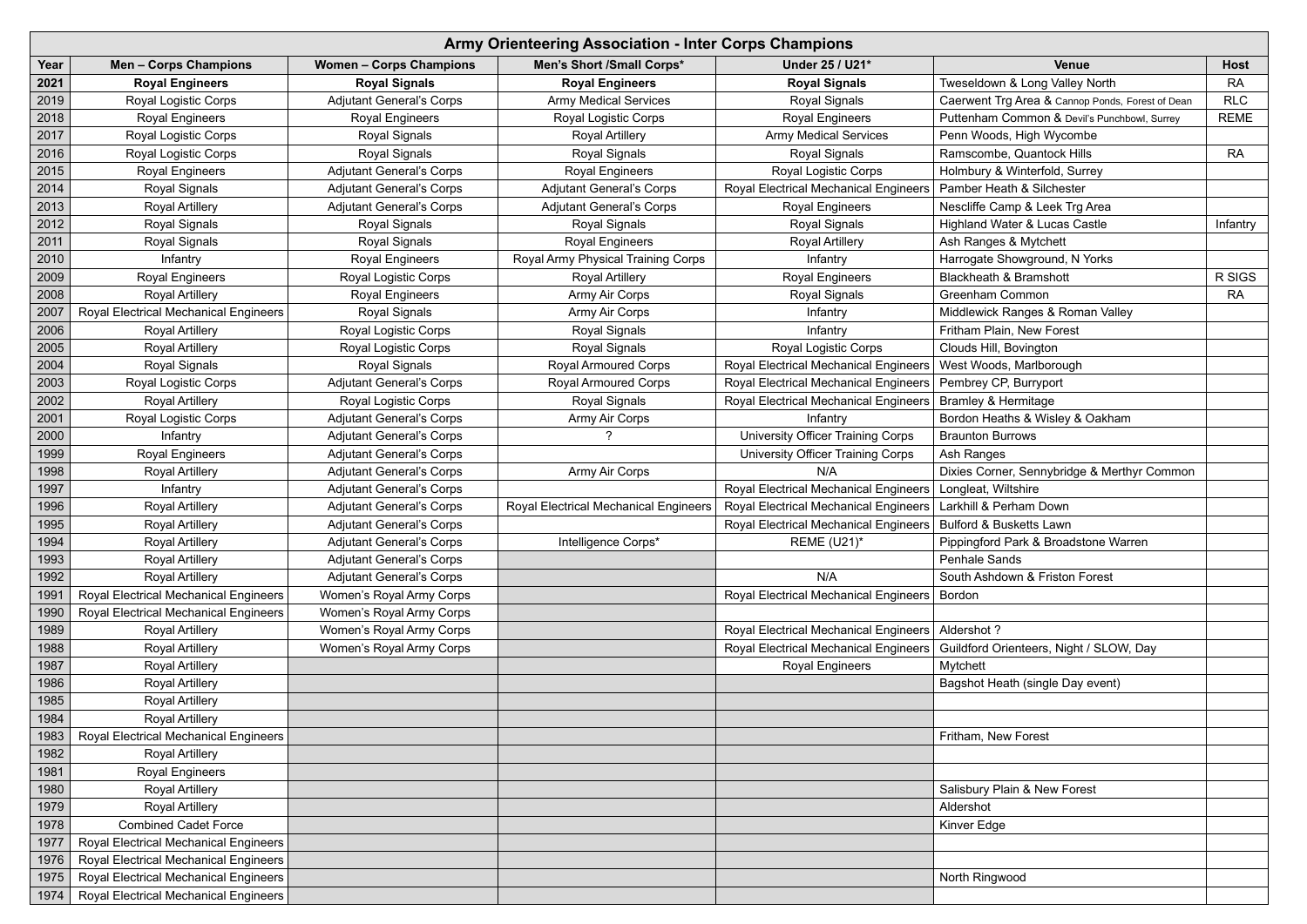|      | Army Orienteering Association - Individual Champions                       |                                            |                                                    |                                   |                                |                                   |  |  |  |
|------|----------------------------------------------------------------------------|--------------------------------------------|----------------------------------------------------|-----------------------------------|--------------------------------|-----------------------------------|--|--|--|
| Year | <b>Men</b>                                                                 | <b>Women</b>                               | <b>Venue</b>                                       | <b>Men's Night Champion</b>       | <b>Women's Night Champion</b>  | <b>Venue</b>                      |  |  |  |
|      | 2021 Lt Col Rich Mawer AAC                                                 | <b>OCdt Tamsin Moran</b>                   | Long Valley North                                  | <b>POC Dane Blomquist</b>         | <b>OCdt Tamsin Moran</b>       | Tweseldown, Long Valley           |  |  |  |
|      | 2019   Maj Rob Ashton REME                                                 | Maj Victoria Deakin RA                     | Cannop Ponds, Forest of Dean                       | Maj Rob Ashton REME               | Capt Jillian Tovey REME        | Caerwent Trg Area, Newport        |  |  |  |
|      | 2018   Maj Richard Barrett RLC                                             | Capt Kezia Jukes RE                        | Devils Punchbowl, Surrey                           | Maj John Owens RE                 | Capt Emily Gay RE              | <b>Puttenham Common</b>           |  |  |  |
|      | 2017   Maj Rob Ashton REME                                                 | Capt Kezia Jukes RE                        | <b>Yoxter Ranges</b>                               | Maj Rob Ashton REME               | Maj Sally Calland R SIGS       | Penn Wood, High Wycombe           |  |  |  |
|      | 2016   Maj Richard Barrett RLC                                             | Capt Kezia Jukes RE                        | <b>Merthyr Mawr</b>                                | Capt Ed Dickins RE                | Capt Kezia Jukes RE            | Ramscombe, Quantock Hills         |  |  |  |
|      | 2015 SSgt Calvin Routledge AGCSPS                                          | Lt Col Lucy Giles RLC                      | Sherwood Forest                                    | SSgt Jamie Ranson R SIGS          | Lt Col Lucy Giles RLC          | <b>Holmbury Hill</b>              |  |  |  |
| 2014 | Maj Richard Barrett RLC                                                    | Lt Kezia Jukes RE                          | <b>Cannock Chase</b>                               | SSgt Jamie Ranson R SIGS          | Maj Sally Calland R SIGS       | Pamber Heath & Silchester         |  |  |  |
|      | 2013   Maj Richard Barrett RLC                                             | Lt Col Woo Allen AGC ETS                   | <b>Star Posts</b>                                  | SSgt Jamie Ranson R SIGS          | Capt Amy Pennington RE         | Nescliffe Trg Area                |  |  |  |
|      | 2012   Maj Richard Barrett RLC                                             | Maj Mel Rayner R SIGS                      | <b>Esher Commons</b>                               | <b>WO1 D Murphy RLC</b>           | Lt Col Lucy Giles RLC          | <b>Ocknell, New Forest</b>        |  |  |  |
|      | 2011   Maj Richard Barrett RLC                                             | Lt Col Lucy Giles RLC                      | Mytchett                                           | <b>Capt Andy Brett RE</b>         | Maj Mel Rayner R SIGS          | Mytchett                          |  |  |  |
|      | 2010   WO1 Dave Rollins PWRR                                               | <b>LCpl Becky Hoare REME</b>               | North Yorkshire                                    | <b>WO1 Dave Rollins PWRR</b>      | <b>LCpl Becky Hoare REME</b>   | Ripon, North Yorkshire            |  |  |  |
| 2009 | Maj John Owens RE                                                          | Maj Mel Rayner R SIGS                      | Bovington                                          | Maj John Owens RE                 | Maj Mel Rayner R SIGS          | <b>Blackheath &amp; Bramshott</b> |  |  |  |
| 2008 | <b>WO1 Dave Rollins PWRR</b>                                               | 2Lt Amy Pennington RE                      | <b>Greenham Common</b>                             | t Col Charles Bromley Gardner QRH | 2Lt Amy Pennington RE          | <b>Greenham Common</b>            |  |  |  |
|      | 2007   WO1 Dave Rollins PWRR                                               | <b>Cfn Becky Hoare REME</b>                | Roman Valley                                       | <b>WO1 Dave Rollins PWRR</b>      | Cfn Becky Hoare REME           | <b>Middlewick Ranges</b>          |  |  |  |
|      | 2006   Maj Richard Barrett AGC                                             | Maj Woo Allen AGC ETS                      | Fritham, New Forest                                | WO1 Calvin Routledge AGC          | Maj Woo Allen AGC ETS          | Fritham Plain, New Forest         |  |  |  |
|      | 2005   WO1 Calvin Routledge AGC                                            | Maj Woo Allen AGC ETS                      | Clouds Hill, Bovington                             | Maj John Owens RE                 | Maj Woo Allen AGC ETS          | Clouds Hill, Bovington            |  |  |  |
| 2004 | <b>WO1 Dave Rollins RLC</b>                                                | Maj Woo Allen AGC ETS                      | <b>Bulford Ranges</b>                              | <b>WO1 Dave Rollins RLC</b>       | Maj Woo Allen AGC ETS          | West Woods, Marlborough           |  |  |  |
| 2003 | <b>WO1 Dave Rollins RLC</b>                                                | 2Lt Alison Laws RMP                        | Pembrey Country Park                               | WO1 Dave Rollins RLC              | 2Lt Alison Laws RMP            | Pembrey CP, Burryport             |  |  |  |
| 2002 | Lt Col Charles Bromley Gardner QRH   OCdt Alison Laws RMAS                 |                                            | Hermitage                                          | t Col Charles Bromley Gardner QRH | <b>OCdt Alison Laws RMAS</b>   | Bramley                           |  |  |  |
| 2001 | <b>WO1 Dave Rollins RLC</b>                                                | Maj Woo Allen AGC ETS                      | Wisley & Oakham / Bordon                           | <b>WO1 Dave Rollins RLC</b>       | Maj Sue Davison AGC SPS (V)    | Bordon Heath                      |  |  |  |
|      | 2000   Lt Col Charles Bromley Gardner QRH   Maj Bev Walters-Davies AGC SPS |                                            | <b>Braunton Burrows</b>                            | t Col Charles Bromley Gardner QRH | Maj Bev Walters-Davies AGC SPS | <b>Braunton Burrows</b>           |  |  |  |
|      | 1999   WO1 Dave Rollins RLC                                                | 2Lt Sarah Rollins RAMC                     | Ash Ranges                                         | <b>Capt Matt Clifton RDG</b>      | 2Lt Sarah Rollins RAMC         | Ash Ranges                        |  |  |  |
| 1998 | Maj Charles Bromley Gardner QRH                                            | 2Lt Sarah Guyver RAMC                      | <b>Merthyr Common</b>                              | <b>WO2 Dave Rollins RLC</b>       | 2Lt Sarah Guyver RAMC          | Dixies Corner, Sennybridge        |  |  |  |
| 1997 | Capt Colin Dickson SASC                                                    | <b>JUO Sarah Guyver ULOTC</b>              | Longleat                                           | Maj Charles Bromley Gardner QRH   | <b>JUO Sarah Guyver ULOTC</b>  | Frith Hill, Deepcut               |  |  |  |
| 1996 | <b>WO2 Michael Belshaw AAC</b>                                             | Maj Bev Walters-Davies AGC SPS             | Koterberg /Beckerberg                              | <b>WO2 Michael Belshaw AAC</b>    | Maj Bev Walters-Davies AGC SPS | Larkhill & Perham Down            |  |  |  |
| 1995 | Maj Duncan Francis RHA                                                     | Maj Bev Walters-Davies AGC SPS             | <b>Busketts Lawn, New Forest</b>                   | Maj Charles Bromley Gardner QRH   | Maj Bev Walters-Davies AGC SPS | Bulford & Busketts Lawn           |  |  |  |
| 1994 | Maj Charles Bromley Gardner QRH                                            | Capt Bev Walters-Davies AGC SPS            | <b>Broadstone Warren</b>                           | Maj Charles Bromley Gardner QRH   | Maj Bev Walters-Davies AGC SPS | Pippingford Park                  |  |  |  |
| 1993 | Capt Chris Sanderson RLC                                                   | Capt Woo Allen AGC ETS                     | Berlin                                             | <b>SSgt Roger Hawkins REME</b>    | Capt Woo Allen AGC ETS         | <b>Penhale Sands</b>              |  |  |  |
| 1992 | <b>WO1 Colin Dickson SASC</b>                                              | OCdt Emma Fryer NUOTC                      | Stourhead                                          | Sgt Steve Sharp R SIGS            |                                | West Woods <sup>8</sup>           |  |  |  |
| 1991 | <b>WO1 Colin Dickson SASC</b>                                              | <b>Capt Sue Davison WRAC</b>               | Der Kalker, nr Celle                               | Capt Charles Bromley Gardner QOH  | Capt Carol O'Nians WRAC        | <b>Esher Common</b>               |  |  |  |
|      | 1990   WO1 Colin Dickson SASC                                              | <b>Capt Gabi Bushell RAPC</b>              | Woolmer                                            |                                   |                                |                                   |  |  |  |
|      | 1989 Maj Glen Grant RA                                                     | Cpl Nicky Charlton RAPC                    | Menden                                             | <b>Capt James Ross RHA</b>        |                                | Aldershot                         |  |  |  |
|      | 1988   Maj Glen Grant RA                                                   | Capt Penny Rye WRAC                        | Halfway Forest, Sennybridge                        | Capt Allan Farrington RAPC        | Capt Carol O'Nians WRAC        | Guildford ? (GO)                  |  |  |  |
|      | 1987   LBdr Mike Brett RA                                                  | Lt Mandy Hudson WRAC                       | Bruggen-Bracht                                     | Capt John Dowty RA                | <b>Capt Harris R SIGS</b>      | Mytchett                          |  |  |  |
|      | 1986 Capt Glen Grant RA                                                    | Cpl H Budden WRAC                          | Wykeham Forest, Scarborough                        |                                   |                                |                                   |  |  |  |
|      | 1985   LBdr Mike Brett RA                                                  | Capt Emma Ford WRAC                        | Franken Sundern                                    |                                   |                                |                                   |  |  |  |
|      | 1984 Gnr Mike Brett RA                                                     | Lt Carol O'Nians WRAC                      | <b>Epping</b>                                      |                                   |                                |                                   |  |  |  |
|      | 1983 Sgt Dave Marshall RA                                                  | Capt Helen Feherty WRAC                    | Gleichen & Holzkopfe                               |                                   |                                | Lesnes Abbey, SE London           |  |  |  |
|      | 1982 Sgt Mick Goode RA                                                     | <b>WO1 Carol O'Nians WRAC</b>              | <b>Star Posts</b>                                  |                                   |                                |                                   |  |  |  |
|      | 1981 Capt Glen Grant RA                                                    | <b>LCpl P Webb WRAC</b>                    | Eiserner Anton, Bielefeld, Germany  ?              | 2Lt Chris Hirst RTR               |                                |                                   |  |  |  |
|      | 1980 Capt Glen Grant RA                                                    | Maj M Russell WRAC                         | $ ?$ SE England<br>St Gwynno Forest & Merthyr Mawr |                                   | Pte H Budden WRAC              | Salisbury Plain, RSA.             |  |  |  |
|      | 1979   Maj Alan Meekings REME                                              | Capt K Edwards WRAC<br>Cpl GAE Tulley WRAC | Stadtwald Brillon                                  |                                   |                                |                                   |  |  |  |
|      | 1978 Capt Alan Meekings REME<br>1977   LCpl Peter Sharples RE              | Capt CE Birtwhistle WRAC                   | South Achray, Scotland                             |                                   |                                |                                   |  |  |  |
|      | 1976 Capt Alan Meekings REME                                               | Capt CE Birtwhistle WRAC                   | <b>Bredenbeck Deister</b>                          |                                   |                                |                                   |  |  |  |
|      | 1975 Capt Alan Meekings REME                                               | Capt CE Birtwhistle WRAC                   | Grizedale                                          |                                   |                                |                                   |  |  |  |
|      | 1974 Capt Alan Meekings REME                                               | CpI GAE Tully WRAC                         | Merthyr Mawr?                                      |                                   |                                |                                   |  |  |  |
|      | 1973 SSI Bob Webb APTC                                                     | 2Lt CE Birtwhistle WRAC                    | <b>Thetford</b>                                    |                                   |                                |                                   |  |  |  |
|      | 1972   Sgt Jim Darby REME                                                  | Capt PR Pearse WRAC                        |                                                    |                                   |                                |                                   |  |  |  |
|      | 1971   WO2 Tony Wale REME                                                  | <b>Capt PR Pearse WRAC</b>                 |                                                    |                                   |                                |                                   |  |  |  |
|      | 1970   WO2 Tony Wale REME                                                  | Pte Bell WRAC                              |                                                    |                                   |                                |                                   |  |  |  |
|      | 1969 WO2 Terry Bunyard REME                                                |                                            |                                                    |                                   |                                |                                   |  |  |  |
|      | 1968 Cpl Pete Younger REME                                                 |                                            |                                                    |                                   |                                |                                   |  |  |  |
|      | 1967 SSgt Tony Wale REME                                                   |                                            |                                                    |                                   |                                |                                   |  |  |  |
|      |                                                                            |                                            |                                                    |                                   |                                |                                   |  |  |  |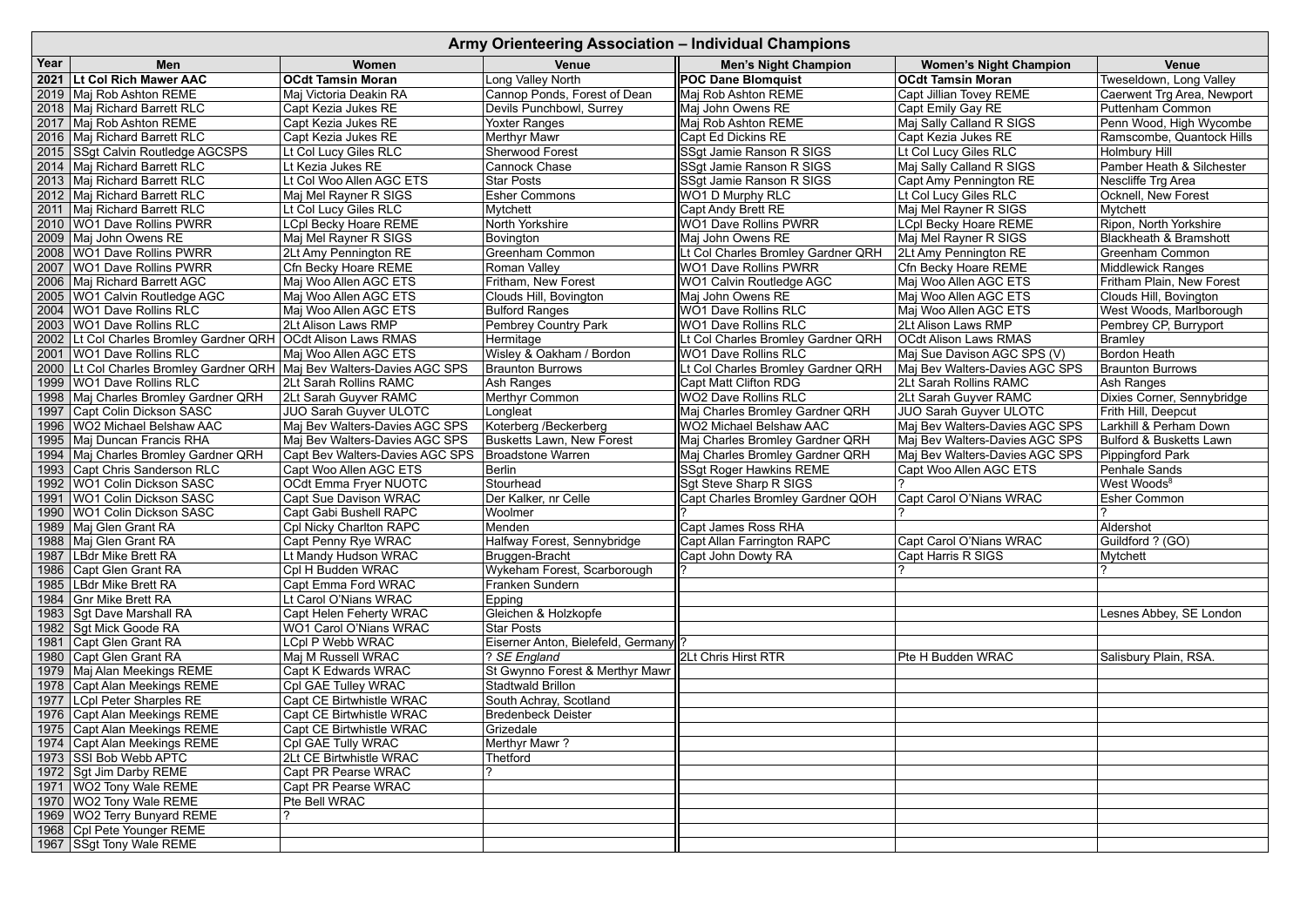|      | <b>Army Orienteering Association - Unit Team Champions</b> |                         |                           |                       |                                |                           |                                           |  |  |
|------|------------------------------------------------------------|-------------------------|---------------------------|-----------------------|--------------------------------|---------------------------|-------------------------------------------|--|--|
| Year | Major / Long Unit                                          | <b>Runners Up</b>       | <b>Minor / Short Unit</b> | Women                 | <b>Under 25/U21</b>            | <b>Master</b>             | <b>Venue</b>                              |  |  |
|      | 2022 3 AAC                                                 | <b>HQ ARRC</b>          | 15 Sig Regt               | 11 Sig Regt           | 3 Sig Regt                     | HQ 101 Op Sust Bde        | Longmoor                                  |  |  |
|      | 2021   Army HQ                                             | 3 Regt AAC              | Army HQ                   | 204 (NI) Fd Hosp      | 3 RSME                         | <b>HQ London District</b> | Long Valley South & Mytchett              |  |  |
|      | $2019$ Army HQ                                             | RSS / 11 Sig Regt       | 32 Regt RA                | 204 (NI) Fd Hosp      | $4$ Regt AAC                   | 32 Regt RA                | Longmoor                                  |  |  |
|      | 2018   Army HQ                                             | <b>SCOTS</b>            | <b>MOD Abbey Wood</b>     | 14 Sig Regt           | <b>Bristol UOTC</b>            | <b>HQ Regional Comd</b>   | <b>Bulford Ridge</b>                      |  |  |
| 2017 | Army HQ                                                    | <b>RMAS</b>             | <b>Deepcut Station</b>    | 16 Regt RA            | <b>RMAS</b>                    | <b>HQ Regional Comd</b>   | Longmoor                                  |  |  |
| 2016 | <b>RMAS</b>                                                | Army $HQ$               | <b>Upavon Station</b>     | Army HQ               | <b>RMAS</b>                    |                           | <b>Upper Star Posts</b>                   |  |  |
|      | 2015   Army HQ                                             | 14 Regt RA              | <b>HQ Regional Comd</b>   | 25 Regt RLC           | <b>Bristol UOTC</b>            |                           | <b>Sutton Park</b>                        |  |  |
|      | 2014   Army HQ                                             | 170 Engr Gp             | HQ Sp Comd                | HQ Sp Comd            | $N/A - No$ entries             |                           | <b>Pippingford Park</b>                   |  |  |
|      | 2013 RMAS                                                  | Army HQ                 | <b>HQ Northwood</b>       | 26 Regt RA            | 11 Trg Bn REME                 |                           | Aldermaston                               |  |  |
|      | 2012   11 Trg Bn REME                                      | <b>RMAS</b>             | $N/A - No$ entries        | 12 Regt RA            | N/A - No entries               |                           | Alice Holt & Cranleigh School             |  |  |
|      | $2011$ HQLF                                                | <b>Artillery Centre</b> | <b>AAC Centre</b>         | <b>HQLF</b>           | 1 RRF                          |                           | Stafford Bks & Leek Trg Area              |  |  |
| 2010 | <b>Artillery Centre</b>                                    | <b>RMAS</b>             | <b>Upavon Station</b>     | 25 Regt RLC           | 1 Royal Anglian                |                           | Sennelager, Germany                       |  |  |
| 2009 | <b>Artillery Centre</b>                                    | 1 Royal Anglian         | Upavon                    | <b>HQLF</b>           | 42 Engr RE (Geo)               |                           | Edinburgh                                 |  |  |
| 2008 | <b>RMAS</b>                                                | Upavon                  | Upavon                    | HQ 2 Div              | 1 PARA                         |                           | <b>Yardley Chase</b>                      |  |  |
| 2007 | <b>HQ LAND</b>                                             | RSS / 11 Sig Regt       | Upavon                    | 11 Sig Regt           | 11 Sig Regt                    |                           | Sennybridge                               |  |  |
|      | 2006   HQ LAND                                             | <b>Artillery Centre</b> | 42 Engr Regt (Geo)        | 2 Sig Regt            | <b>Arty Centre</b>             |                           | Dukes Wood, Otterburn                     |  |  |
| 2005 | <b>Artillery Centre</b>                                    | <b>DLO Andover</b>      | Upavon                    | Upavon                | <b>SEAE</b>                    |                           | Kohima, Sennelager, Germany               |  |  |
| 2004 | 11 Sig Regt                                                | <b>HQ LAND</b>          | Upavon                    | <b>HQ LAND</b>        | 3 PARA                         |                           | <b>Braunton Burrows</b>                   |  |  |
|      | 2003   ITC Catterick                                       | 1 Royal Anglian         | HQ ARRC                   | <b>RMAS</b>           | 1 WFR                          |                           | Catterick                                 |  |  |
|      | 2002 4 Regt RA                                             | 1 RRF                   | <b>SAAVN</b>              | ATFC (Harrogate)      | 1 WFR                          |                           | Bordon & Long Valley, Aldershot           |  |  |
|      | 2001   4 Regt RA ?                                         | RSA / 14 Regt RA?       |                           |                       |                                |                           | ? Cancelled F&M ?                         |  |  |
|      | 2000 7 Para RHA                                            | RSA / 14 Regt RA        | Upavon                    | $2$ (CS) Regt RLC     | <b>SEME (U21)*</b>             |                           | Haltern, Borkenberge, Germany             |  |  |
| 1999 | RSA/14 Regt RA                                             | 3 Royal Irish           | 42 Svy Engr Gp            | 3 R Irish             |                                |                           | <b>Barry Budden</b>                       |  |  |
|      | 1998 7 Para RHA                                            | 3 Army Air Corps        | 42 Svy Engr Gp            | <b>RMAS</b>           | <b>SEAE</b>                    |                           | Butterwood & Longmoor                     |  |  |
| 1997 | 7 Para RHA                                                 | <b>HQ LAND</b>          |                           |                       |                                |                           | Penhale                                   |  |  |
|      | 1996 7 Para RHA                                            | <b>RMAS</b>             | 216 PARA Sig Sqn          | 3 CS Regt RLC         |                                |                           | Koterberg & Beckerberg, Germany           |  |  |
|      | 1995 7 Para RHA                                            | 5 Regt RA               | 5 AB Bde Log Bn           | <b>AGC Trg Centre</b> | Princess Marina College        |                           | Catterick                                 |  |  |
|      | 1994 7 Para RHA                                            | QRH                     | Veh & Wpn Br REME         | Arborfield & RMAS     | <b>Princess Marina College</b> |                           | Swynnerton Old Park & Rawnsley Hills      |  |  |
|      | $1993$ MOD(A)                                              | 7 Para RHA              | <b>AGC Centre</b>         | HQ NI & 15 Sig Regt   | <b>Princess Marina College</b> |                           | <b>Berlin</b>                             |  |  |
| 1992 | 42 Svy Engr Gp                                             | 5 Regt RA               | Staff College             | 13 Sig Regt           | <b>Princess Marina College</b> |                           | <b>Gare Hill</b>                          |  |  |
|      | 1991 7 Para RHA                                            | <b>RMCS</b>             | <b>RAPC Worthy Down</b>   | 13 Sig Regt           | <b>Princess Marina College</b> |                           | Ahrensheide, nr Walsrode, Germany         |  |  |
|      | 1990   42 Svy Engr Gp                                      | 7 Para RHA              | <b>RAPC Worthy Down</b>   | 13 Sig Regt           | <b>Princess Marina College</b> |                           | Ash Ranges & Hawley                       |  |  |
|      | 1989   94 Loc Regt RA                                      | RSA / 14 Regt RA        | <b>RAPC Worthy Down</b>   |                       | Princess Marina College        |                           | Menden, Germany                           |  |  |
|      | 1988   94 Loc Regt RA                                      | 1 RHA                   | <b>Light Div Depot</b>    | <b>WRAC Centre</b>    | 50 Msl Regt RA or PMC ?        |                           | Pembrey Forest & Halfway Hse, Sennybridge |  |  |
|      | 1987   94 Loc Regt RA                                      | 1 RHA                   | Sch of Infantry           | 13 Sig Regt           | <b>Princess Marina College</b> |                           | Bruggen-Bracht (Empter Wald), Germany     |  |  |
|      | 1986   94 Loc Regt RA                                      | 1 RHA                   | Sch of Infantry           | 15 Bn RAOC            | Princess Marina College        |                           | Wykeham Forest, North York Moors          |  |  |
|      | 1985   19 Fd Regt RA                                       | 94 Loc Regt RA          | Depot Queens Div          | <b>WRAC Centre</b>    | Princess Marina College        |                           | Franken Sunden, Germany                   |  |  |
| 1984 | 1 RHA                                                      |                         | Jnr Ldr Regt RA           |                       | Princess Marina College        |                           | <b>Epping Forest NW</b>                   |  |  |
|      | 1983 94 Loc Regt RA                                        |                         | 22 Loc Bty RA             |                       |                                |                           | Gleichen & Holzkopfe, Germany             |  |  |
|      | 1982 94 Loc Regt RA                                        | 42 Svy Engr Regt RE     | 22 Loc Bty RA             | Comms & Sec Gp        | Jnr Ldr Regt RA                |                           | <b>Star Posts</b>                         |  |  |
|      | 1981   94 Loc Regt RA                                      |                         | 3 Fd Wksp REME            |                       |                                |                           | Holter Wald, Bielefeld Germany            |  |  |
|      | $1980$   MOD(A)                                            |                         | 3 Fd Wksp REME            |                       |                                |                           | ? SE England                              |  |  |
|      | 1979   94 Loc Regt RA                                      | School of Signals       | <b>Staff College</b>      | QE Mil Hosp (Relay)   |                                |                           | St Gwynno Forest & Merthyr Mawr           |  |  |
|      | 1978   94 Loc Regt RA                                      |                         | <b>AAC Chepstow</b>       |                       |                                |                           | <b>Statwald Brillon, Germany</b>          |  |  |
|      | 1977   4 Div HQ & Sig Regt                                 |                         |                           |                       |                                |                           | North Achray, Scotland                    |  |  |
|      | 1976   22 Engr Regt                                        |                         |                           |                       |                                |                           | <b>Bredenbeck Deister, Germany</b>        |  |  |
|      | 1975 1 WFR                                                 | <b>AAC Chepstow</b>     |                           |                       |                                |                           | Grizedale                                 |  |  |
|      | 1974   8 Regt RCT                                          |                         |                           |                       |                                |                           | Germany                                   |  |  |
|      | 1973 RMCS                                                  |                         |                           |                       |                                |                           |                                           |  |  |
|      | 1972   Sch of Elect Engineering                            |                         |                           |                       | N/A - No entries               |                           | <b>Blackdown, National Trust, Surrey</b>  |  |  |
| 1971 | Sch of Elect Engineering                                   |                         |                           |                       |                                |                           |                                           |  |  |
| 1970 | Sch of Elect Engineering                                   |                         |                           |                       |                                |                           |                                           |  |  |
| 1969 | Sch of Elect Engineering                                   |                         |                           |                       |                                |                           |                                           |  |  |
| 1968 | <b>RMAS</b>                                                |                         |                           |                       |                                |                           |                                           |  |  |
|      | 1967   12 RSME                                             |                         |                           |                       |                                |                           |                                           |  |  |

| <b>Venue</b>                                                  |
|---------------------------------------------------------------|
| Longmoor                                                      |
| Long Valley South & Mytchett                                  |
| Longmoor                                                      |
| <b>Bulford Ridge</b>                                          |
| Longmoor                                                      |
| <b>Upper Star Posts</b>                                       |
| Sutton Park                                                   |
| <b>Pippingford Park</b>                                       |
| Aldermaston                                                   |
| Alice Holt & Cranleigh School<br>Stafford Bks & Leek Trg Area |
| Sennelager, Germany                                           |
| Edinburgh                                                     |
| <b>Yardley Chase</b>                                          |
| Sennybridge                                                   |
| Dukes Wood, Otterburn                                         |
| Kohima, Sennelager, Germany                                   |
| <b>Braunton Burrows</b>                                       |
| Catterick                                                     |
| Bordon & Long Valley, Aldershot                               |
| ? Cancelled F&M ?                                             |
| Haltern, Borkenberge, Germany                                 |
| <b>Barry Budden</b>                                           |
| Butterwood & Longmoor                                         |
| Penhale                                                       |
| Koterberg & Beckerberg, Germany                               |
| Catterick                                                     |
| Swynnerton Old Park & Rawnsley Hills                          |
| <b>Berlin</b>                                                 |
| Gare Hill                                                     |
| Ahrensheide, nr Walsrode, Germany<br>Ash Ranges & Hawley      |
| Menden, Germany                                               |
| Pembrey Forest & Halfway Hse, Sennybridge                     |
| Bruggen-Bracht (Empter Wald), Germany                         |
| Wykeham Forest, North York Moors                              |
| Franken Sunden, Germany                                       |
| <b>Epping Forest NW</b>                                       |
| Gleichen & Holzkopfe, Germany                                 |
| <b>Star Posts</b>                                             |
| Holter Wald, Bielefeld Germany                                |
| ? SE England                                                  |
| St Gwynno Forest & Merthyr Mawr                               |
| Statwald Brillon, Germany                                     |
| North Achray, Scotland                                        |
| <b>Bredenbeck Deister, Germany</b>                            |
| Grizedale                                                     |
| Germany                                                       |
|                                                               |
| Blackdown, National Trust, Surrey                             |
|                                                               |
|                                                               |
|                                                               |
|                                                               |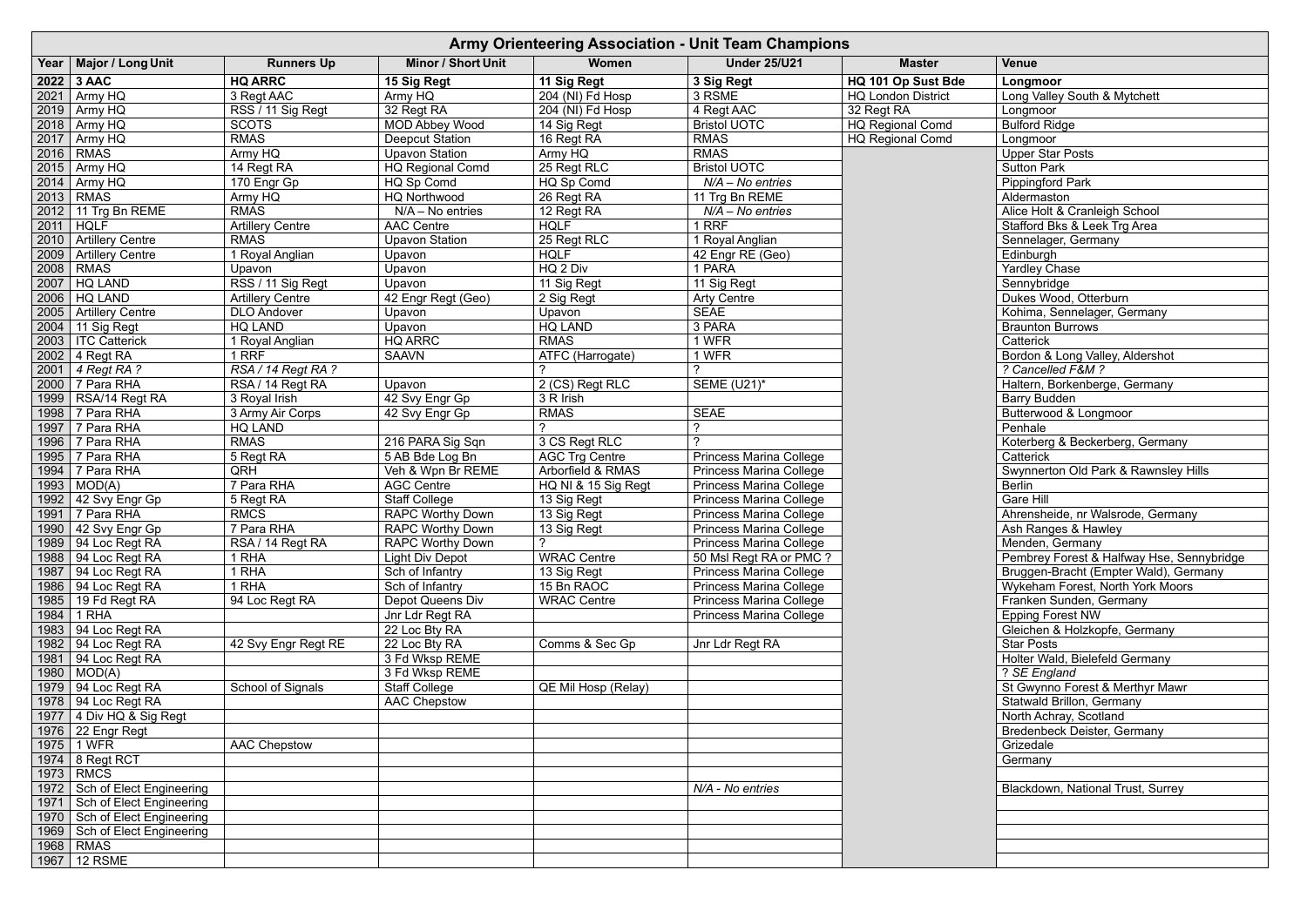|             | <b>Army Orienteering Association Executive Committee Officials</b> |                                         |                                     |                                    |                             |                          |  |  |  |
|-------------|--------------------------------------------------------------------|-----------------------------------------|-------------------------------------|------------------------------------|-----------------------------|--------------------------|--|--|--|
| <b>Date</b> | <b>President</b>                                                   | Chairman                                | <b>Secretary</b>                    | <b>Team Captain</b>                | <b>Treasurer</b>            | <b>Mapping Officer</b>   |  |  |  |
| 2022        | Col Ed Heal Late REME                                              | Lt Col Rich Mawer AAC                   | <b>WO2 Mark Robson</b>              | Lt Col Rich Mawer AAC              | <b>WO2 Mark Robson</b>      | Maj (Retd) Colin Dickson |  |  |  |
| 2021        |                                                                    |                                         |                                     |                                    |                             |                          |  |  |  |
| 2020        |                                                                    | Lt Col Chris Huthwaite RA               | Maj Andy Johnson RE                 |                                    | <b>WO2 Mark Robson</b>      |                          |  |  |  |
| 2019        | Brig James Woodham Late R ANG                                      |                                         |                                     |                                    | WO1 John Leddy AGC SPS      |                          |  |  |  |
| 2018        |                                                                    |                                         |                                     | Maj Emmit Andrews RLC              |                             |                          |  |  |  |
| 2017        |                                                                    |                                         | Maj Bernie Fowler AAC               |                                    |                             |                          |  |  |  |
| 2015        |                                                                    |                                         |                                     |                                    |                             |                          |  |  |  |
| 2013        |                                                                    | Brig James Woodham Late R ANG           |                                     | Lt Col Chris Sanderson RLC         | ? Terry Harper              |                          |  |  |  |
| 2012        | Brig David Hargreaves Late R SIGS                                  | Col James Woodham Late R ANG            |                                     |                                    |                             |                          |  |  |  |
| 2011        |                                                                    | Col Paul Lane Late RA                   |                                     |                                    | Maj (Retd) Allan Farrington |                          |  |  |  |
| 2010        |                                                                    |                                         |                                     |                                    |                             | Maj John Owens RE        |  |  |  |
| 2009        | Maj Gen Chris Brown Late RA                                        | <b>Brig David Hargreaves Late RSIGS</b> | Maj Paul McClellan RLC              |                                    |                             |                          |  |  |  |
| 2007        |                                                                    |                                         |                                     | Maj Richard Barrett AGC SPS        | Maj Allan Farrington AGCSPS |                          |  |  |  |
| 2005        |                                                                    |                                         | Capt Eddie Walsh RE                 |                                    |                             | Maj (Retd) Hugh Drummond |  |  |  |
| 2003        |                                                                    |                                         |                                     | Maj Chris Sanderson RLC            |                             |                          |  |  |  |
| 2001        |                                                                    | Brig Chris Brown Late RA                | <b>Capt Richard Barrett AGC SPS</b> | Lt Col Charles Bromley Gardner QRH |                             |                          |  |  |  |
| 1999        |                                                                    | Col Philip Baxter Late R IRISH          | Maj Carole Murdoch R SIGS(V)        | Maj Charles Bromley Gardner QRH    |                             |                          |  |  |  |
| 1997        |                                                                    | Col Louis Lillywhite Late RAMC          | Maj Jean Payne R SIGS(V)            | Maj Chris Sanderson RLC            |                             |                          |  |  |  |
| 1995        |                                                                    |                                         | Maj Allan Farrington AGCSPS         | Maj Charles Bromley Gardner QRH    |                             |                          |  |  |  |
| 1993        |                                                                    | Col Michael Ridlington Late R SIGS      |                                     | <b>Capt Tony Farrow PWRR</b>       |                             |                          |  |  |  |
| 1992        |                                                                    | Lt Col Roland Ebdon R SIGS              |                                     | Capt (Retd) Ken Williams           |                             |                          |  |  |  |
| 1991        |                                                                    |                                         | Capt Allan Farrington RAPC          |                                    | Maj Allan Farrington RAPC   |                          |  |  |  |
| 1989        |                                                                    | Lt Col Bob Shields REME                 |                                     |                                    |                             |                          |  |  |  |
| 1987        |                                                                    | Col Bob Mount REME                      |                                     |                                    |                             |                          |  |  |  |
| 1985        |                                                                    |                                         | Lt Col Richard Farrimond RSIGS      |                                    |                             |                          |  |  |  |
| 1984        |                                                                    |                                         |                                     |                                    |                             |                          |  |  |  |
| 1982        |                                                                    |                                         |                                     | Capt Ken Williams RAEC             |                             |                          |  |  |  |
| 1981        |                                                                    |                                         |                                     |                                    |                             |                          |  |  |  |
|             |                                                                    |                                         |                                     |                                    |                             |                          |  |  |  |

| asurer        | <b>Mapping Officer</b>   |
|---------------|--------------------------|
| bson          | Maj (Retd) Colin Dickson |
|               |                          |
| bson          |                          |
| ddy AGC SPS   |                          |
|               |                          |
|               |                          |
|               |                          |
| r             |                          |
|               |                          |
| an Farrington |                          |
|               | Maj John Owens RE        |
| ington AGCSPS |                          |
|               | Maj (Retd) Hugh Drummond |
|               |                          |
|               |                          |
|               |                          |
|               |                          |
|               |                          |
|               |                          |
|               |                          |
| ington RAPC   |                          |
|               |                          |
|               |                          |
|               |                          |
|               |                          |
|               |                          |
|               |                          |